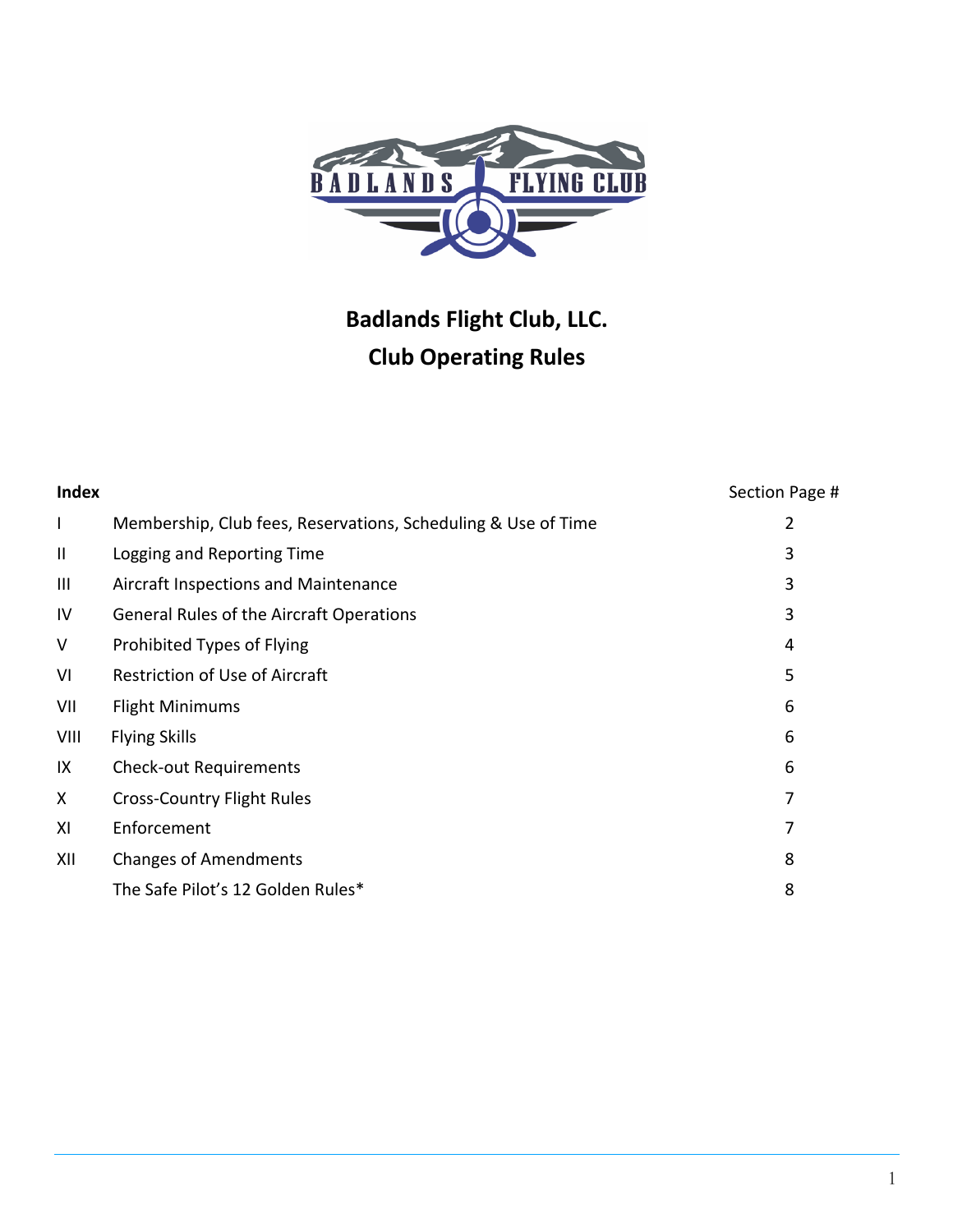Safety Note: Insurance statistics show that 90% of all aircraft accidents caused by unsafe acts on the part of the pilot—and that 93% of these accidents result from a violation of one or more of the 12 Golden Rules.

## **Badlands Flight Club, LLC. Flight Regulations**

#### **Section I: Fees, Membership, Reservation, Scheduling, and the Use of Time**

The Badlands Flight Club, LLC. has been formed to assist dedicated aviators to follow their passion for flight in a practical and cost-effective manner.

## **Payment Procedures**

Members are expected to log their flights upon completion. Members will receive a weekly invoice for the cost of flight hours flown as well as club dues billed on the first of each month. The weekly invoice must be paid by the date indicated on the invoice or else the Member will have an outstanding balance. The method of payment must be made in the manor as specified by the Flying Club Manager:

1) Pay by a credit card/debit card through our online scheduling and payment platform Flight Schedule Pro

For any outstanding balance, if the Member does not to pay by the due date indicated on the invoice, Badlands Flying Club will take any legal remedies available to collect the outstanding balance. The Member is also responsible for all returned check fees, collection costs, legal fees and interest in the event his/her account becomes delinquent. In any case, if a Member has an outstanding balance, the Member will be denied access to aircraft and the aircraft scheduling webpage.

## **Club Fees**

Badlands Flying Club charges it's Members a one-time non-refundable club initiation membership fee of **\$300.00**.

Badlands Flying Club charges it's Members a non-refundable monthly membership fee of **\$100.00**. included with the fee is 30min of flight time each month. This time is non-cumulative and must be used each month.

Badlands Flying Club charges it's Members a non-refundable flat hourly rate for the aircraft usage. This rate is calculated by Hobbs time flown by the Member and this rate does not include fuel. The rate is posted and base off the aircraft. Time is recorded per hour or fractional percentage to the next highest tenth of a percent of an hour. The Hobbs time must be recorded using the Hobbs meter installed in the aircraft. Badlands Flying Club may, with 30 days advance notice, change the hourly rate as needed by directions of the Flying Club Manager.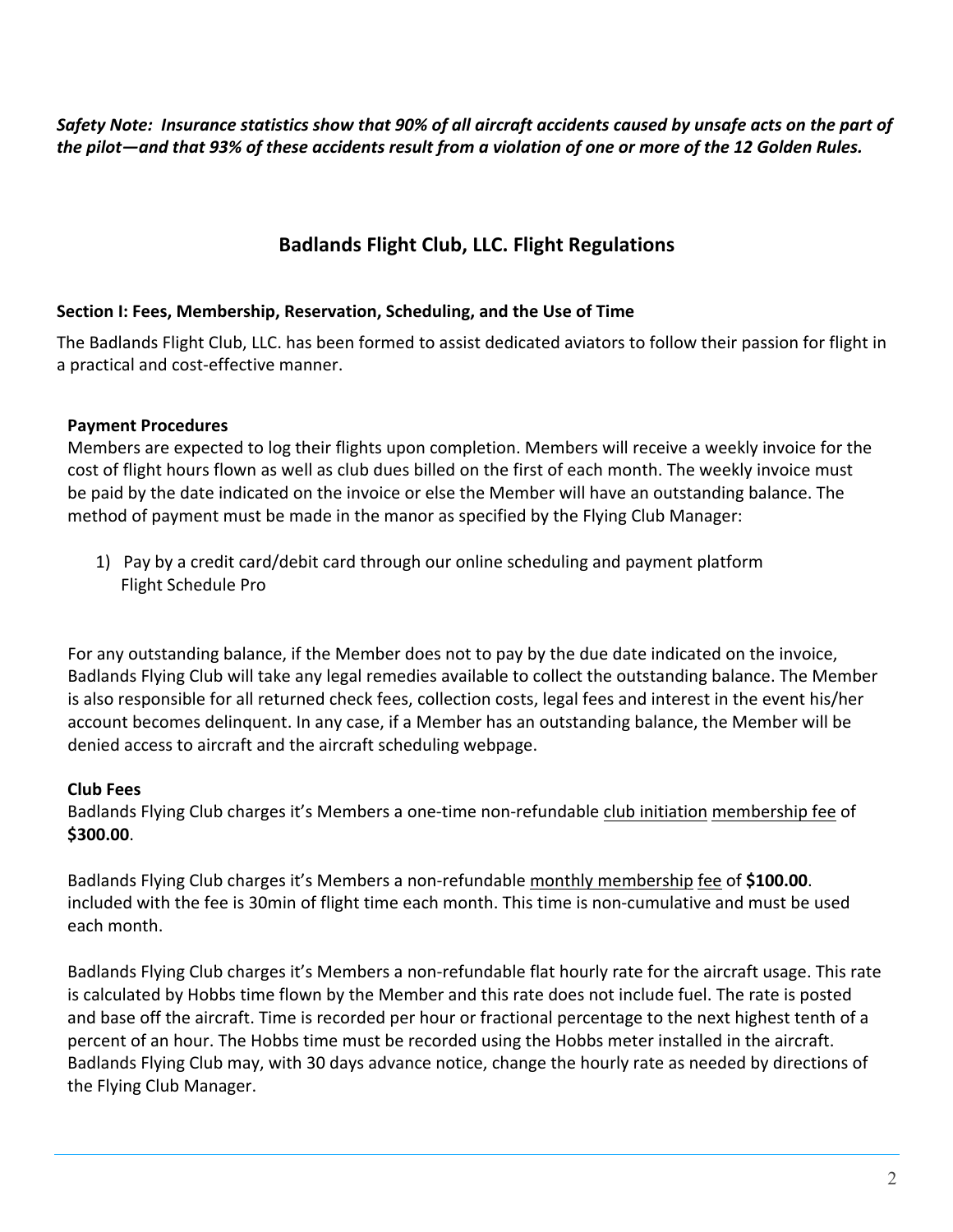- 1) Members who have the aircraft scheduled and who are tardy thirty (30) minutes, or have not cancelled or rescheduled through Flight Schedule Pro may lose their reservation to any member waiting to fly.
- 2) It should be thoroughly understood that the proper use of the reservation features provided is the key to a successful cooperative operation, maximum use of the aircraft, and maximum utility for all of the members.
- 3) By your reservation you are declaring to the other members that the aircraft is assigned to your custody for the period reserved. Therefore, you should be careful to follow these rules.
- a) Reserve precisely the time you want. Do not schedule the aircraft for all day unless you intend on flying the aircraft or be away from the local area.
- b) Each member must indicate his destination when he departs from the local area. This information must be recorded on the destination log located in the hanger and within online scheduler.
- c) Cancel your reservations as soon as possible if you are unable to keep the reservation, whether for weather or for other reasons. Do not assume that in inclement weather the aircraft will not be needed. Adjust your reservation if you find your flight will be delayed in leaving. Cancel any remaining time from your schedule if you return early.
- d) Failure to cancel an aircraft when scheduled and not flown subjects the member to the following fine:
- If the aircraft is scheduled for less than 4 hours, the fine will be  $\frac{1}{2}$  hour of flight time.
- If the aircraft is scheduled for greater than 4 but less than 24 hours, the fine will be 1 hour of flight time.
- If the aircraft is scheduled for greater than 24 hours, the fine will be 1 hour of flight time per day.
- e) No member shall fly a club aircraft without having reserved time for the flight through the online schedule.
- f) All members must terminate their flight local and Cross-Country --on schedule (by the clock) if other members are waiting to fly or have reserved time immediately following. This rule applies regardless of how late a member was in the beginning his period of reserved flight.
- g) Contact the Club Operations Manager (or, if unable, the President or other officer) if you are delayed and cannot return on schedule. This officer will, in turn, notify the next person(s) on the schedule of the delay. All delays should be reported promptly to prevent any undue anxiety, investigation search, and rescheduling of aircraft.
- h) Contact the Operations Manager for assistance if you feel a reservation rearrangement can solve a particular reservation problem.
- i) Inactive members cannot schedule or operate Club aircraft.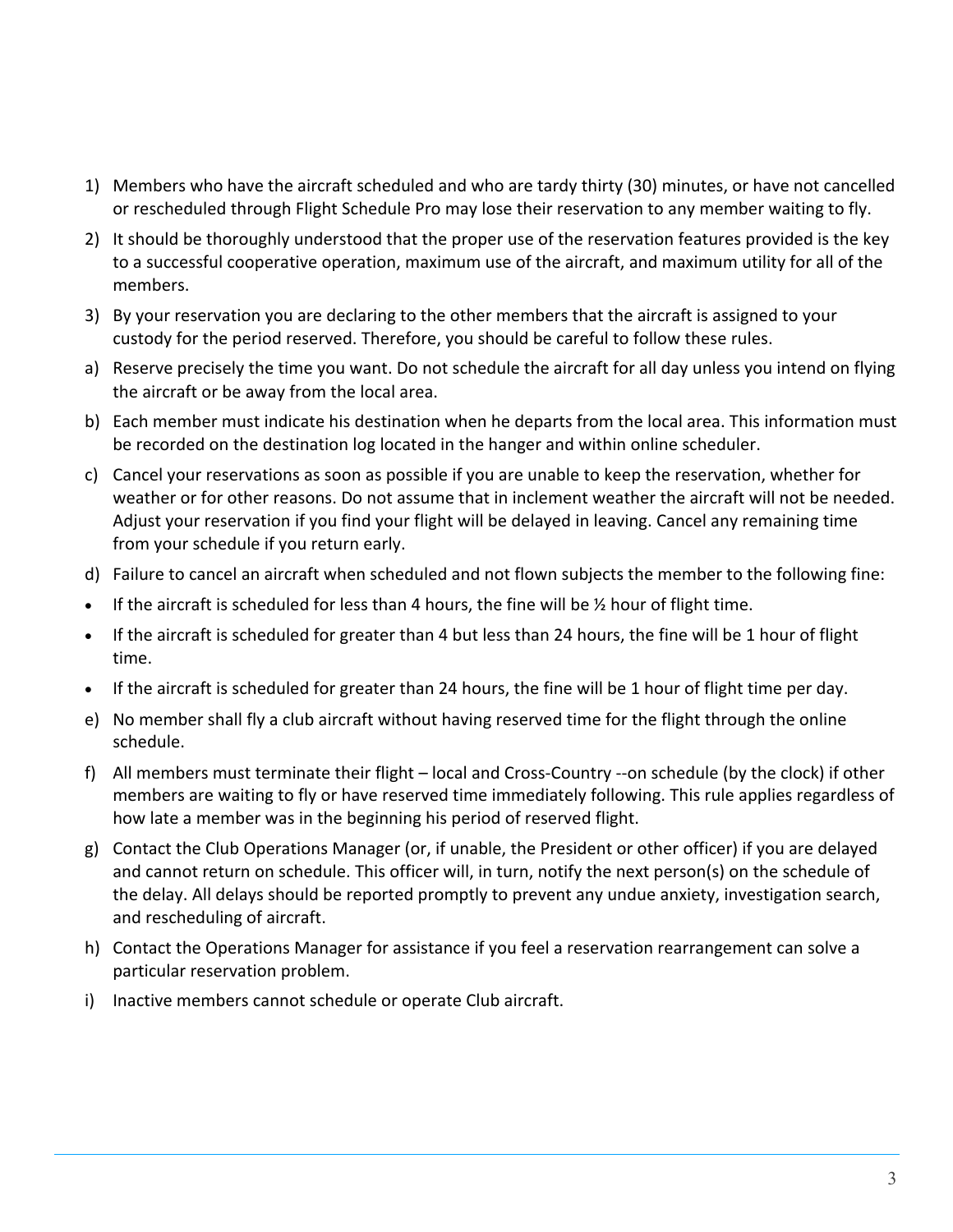#### **Section II: Logging and Reporting Flight Time**

- 1) Flying time shall be computed for each flight with the aid of a recording Hobbs meter. The duration of each flight shall be computed from starting the engine until the engine is stopped after parking.
- 2) Use of Aircraft Flight Time Log:
- a) This booklet will be kept in the aircraft, and have space for the following information: Aircraft, N number, Tach start and stop time, Pilot's name and remarks.
- b) Before starting engine, the pilot-in-command will enter the date, his or her name, and the tach start time.
- c) Check the "Remarks" for the previous flight or two to see if any discrepancies have been recently reported. Be sure to check the previous pilot's "Tach Stop" time to make sure it agrees with your "Tach Start" time. If there is a discrepancy note it in the "remarks" so you will not be charged for the missing tach time.
- d) Upon stopping the engine at completion of the flight, the tach reading will be entered in the space provided. Subtracting the "Tach Start" reading for the "Tach Stop" reading will give the "Time Flown".
- e) Any aircraft deficiency should be noted under the "Remarks" and within the online scheduler.

#### **Section III: Aircraft Inspections and Maintenance**

- 1) There shall be a line (visual) inspection performed before each flight by the pilot making such flight. Any defects found in the plane's structure or accessories shall be reported to the Operations Manager and no flight shall be made if such defect may endanger the safe operation of the aircraft.
- 2) Prior to each flight the pilot shall check the fuel and oil quantities visually and by the gauges.
- 3) After each flight the pilot is responsible to see that the aircraft is serviced with fuel, and oil is on the recommended level, so that the plane will be ready for the next flight. The aircraft shall be cleaned, at minimum the leading edges, cowling, windscreen & windows, and interior.
- 4) Check fuel caps for security after refueling; NEVER refuel an aircraft in the rain unless protection is used to keep water out of the fuel tank.
- 5) Aircraft left without a pilot must be tied down, the wheels chocked if chocks are available, the master switch off, and the controls locked.
- 6) If the aircraft is assigned a particular hanger, it will be stored inside the hanger after each flight. If the pilot is scheduled for a local day flight the hanger door can be left opened and unsecured during the day of the flight. If the flight is overnight the hanger door will be closed and locked.
- 7) No member shall be permitted to attach any object to the plane or in any manner make adjustments or repairs unless approved by the Aircraft Maintenance Officer.
- 8) An annual inspection shall be performed each twelve (12) months.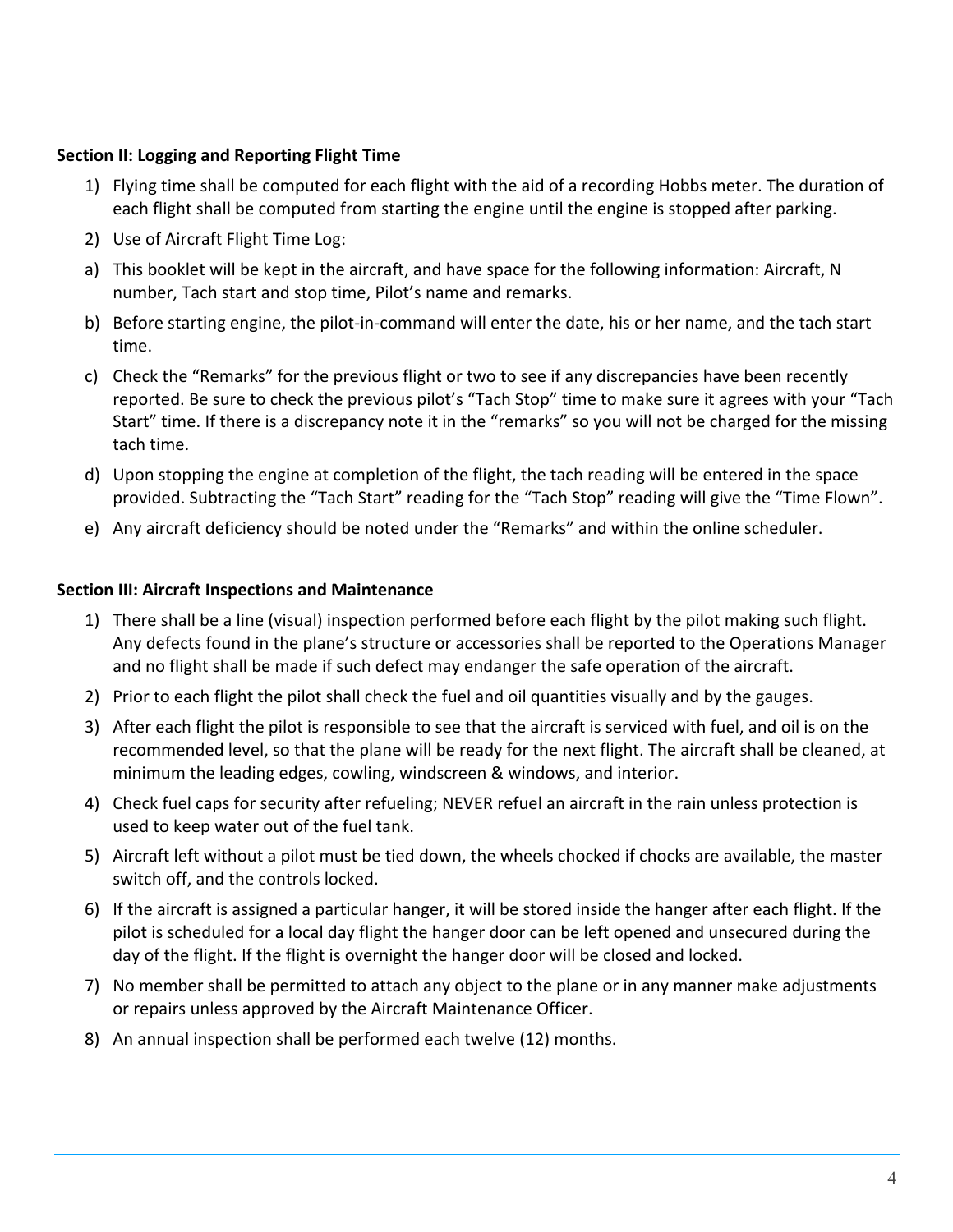#### **Section IV: General Rules of Aircraft Operation**

- 1) Each member is responsible for a complete pre-flight check of his or her aircraft. Squawks should be reported to the Aircraft Maintenance Officer, (or if unavailable, to the Operations Officer) as soon as possible and, if sufficiently serious, the member should take all necessary precautions to ground the aircraft until the squawk is cleared. In such case the "grounded" sign will be hung on the pilot's yoke and the problem noted in the "Remarks" on the Flight Time Log Booklet.
- 2) It is the responsibility of each member to know the authorized loading limits and requirements of each aircraft in which he acts as PIC.
- 3) Aircraft check-lists shall be used by all pilots for starting engines, before takeoff, before landing, and before engine shutdown.
- 4) It is the pilot's responsibility to ensure current charts and all other required documents are carried for the area of operation.
- 5) All flights over 50 nautical miles from the point of departure must be made on a flight plan filed with Flight Service. Pilots are encouraged to report their position every 30 to 60 minutes along their route. Flight Following Service is recommended.
- 6) Only aircraft certified in Acrobatic Category may be used for acrobatic maneuvers.
- 7) The "12 golden Rules" for safe aircraft operations on the ground and in the air shall be observed by all pilots in the Club. These rules are the results of analyzing thousands of aircraft accidents by the Flight Safety Department of the National Aviation Underwriters. A copy is appended to these flight regulations.

#### **Section V: Prohibited Types of Flying**

- 1) All flying in any club aircraft is to be done in strict accordance with existing Federal Aviation Regulations, and State, Local, and the Heartland Flying Club Regulations.
- 2) Off-airport landings are not permitted, except in case of an emergency. Members shall make landings only on paved runways. Landings on grass runways are allowed only when training with a certificated instructor, or with prior approval from the club Flight Instructor.
- 3) No member shall land or take-off from an unlighted field during the hours of darkness except under emergency conditions.
- 4) Violations are subject to a fine to be set in each individual case by the Board. The cost of any repairs or replacement not covered by insurance which is a result of damage incurred by taking off or landing at an area other than an approved field shall be paid for in full by the member in charge of the aircraft. NOTE: For damage other than the above, see Article XV, Sections 2, 3, & 4 of the Club's by-laws.
- 5) There shall be no formation flying of the Club aircraft with each other or any other aircraft unless the pilots involved have completed formation flying training and received an endorsement.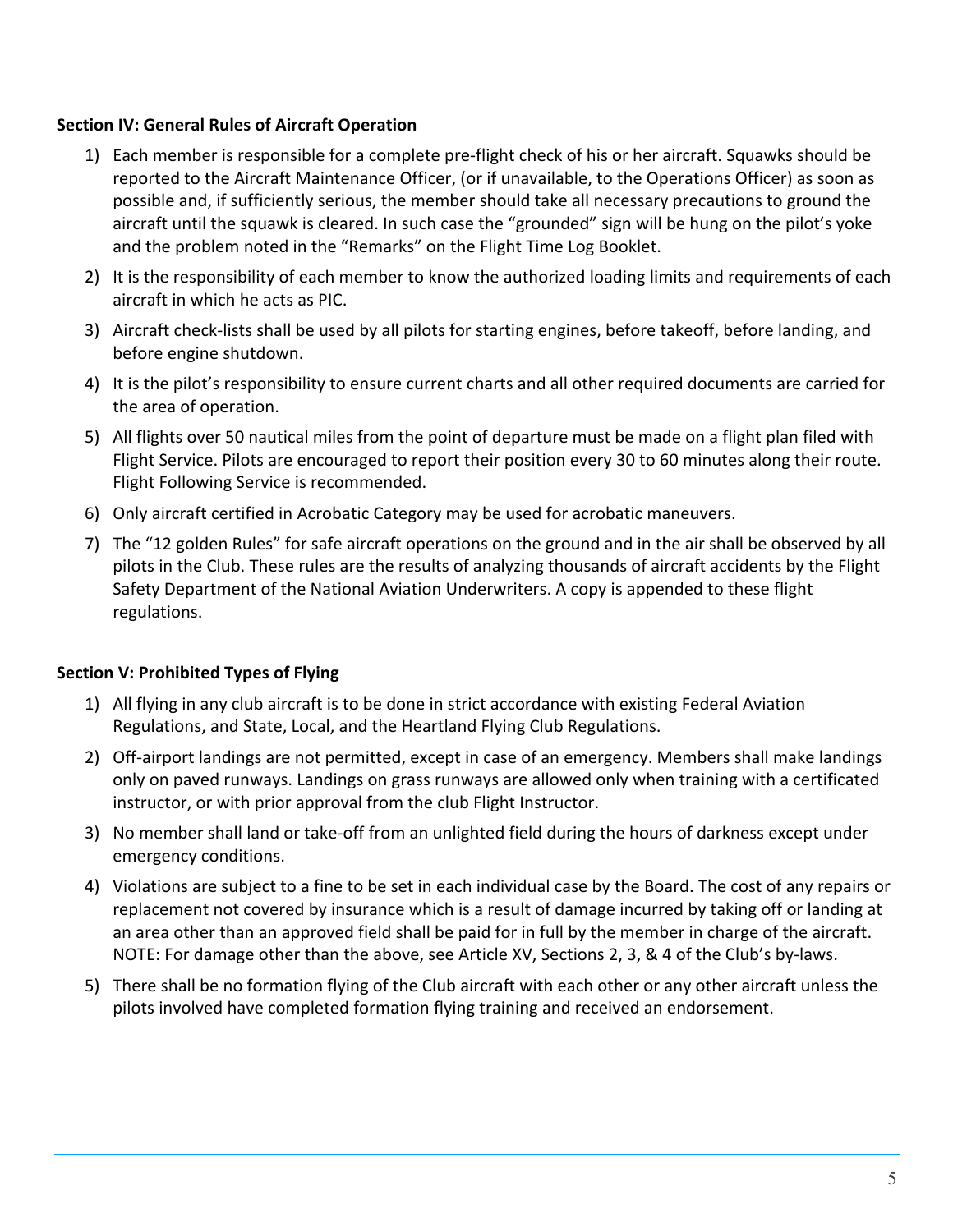#### **Section VI: Restrictions on Use of Aircraft**

- 1) No flight (cross-country or local) shall be made without noting in the reservation book the name of the pilot-in-command, the period for which the pilot expects to have the aircraft, and the destination city/airport (use full name of airport, not alphanumeric identifiers).
- 2) It is the responsibility of each member to see that his medical certificate and pilot certificate are at all times current and carried on his person for each flight. No person may fly a Club plane unless these requirements are met.
- 3) All flights are to be made within the limits of the FAA certificate of the member piloting the Club aircraft.
- 4) Only Club Members / Aircraft Owners shall fly Club aircraft, except that qualified maintenance personnel making necessary test flights shall be permitted by any Club member to fly any Club aircraft.
- 5) No member shall use the Club aircraft for hire nor shall he rent or lend the Club aircraft to any other person.
- 6) Club aircraft shall not be used by any member for commercial operation or for personal gain. No member may offer transportation to a non-member for a profit.
- 7) A member may accept an offer to share the costs of a flight made for a common interest. Particular care must be taken that it cannot in any way be construed as a charter operation. A member may use Club aircraft for personal transportation, for pleasure, in his business, or for his employer.
- 8) No member shall use any Club aircraft while under the influence of alcohol or drugs. Nor shall any pilot-in-command of Club aircraft permit any of his passengers to use alcoholic beverages of any kind during flight. Determination as to whether the member was under such influence or not, or whether or not he violated either of these rules, shall be made by the Board and their decision shall be final. Any member found guilty of a violation of this section shall be expelled from the membership in this club.
- 9) FAA Flight Plans (VFR or IFR) are required for all cross-country flights. See SECTION IV, par. 4 above.
- 10) No flights are permitted outside the continental United States, unless approved in writing by the Board of Directors. Requests for such flights must be made in time to allow the board to review and approve them and to arrange for insurance coverage. All expenses involved in approving and conducting such a flight must be borne by the requesting member.
- 11) Only Club members may act as pilot-in-command of the Club aircraft.
- 12) Under no circumstances may a member instruct another member in the Club aircraft unless he is qualified flight instructor.
- 13) No member shall give flight instruction in the Club aircraft to a non-member though the Club member holds a flight instructor's rating.
- 14) No Student Pilot shall receive flight instruction in a Club aircraft from any flight instructor except those designated and approved as flight instructors by the President /Owners.
- 15) Club aircraft shall not be used by any member in a careless, reckless, negligent, or otherwise unsafe manner, or in any way that would tend to bring discredit upon this Club or upon any of its members.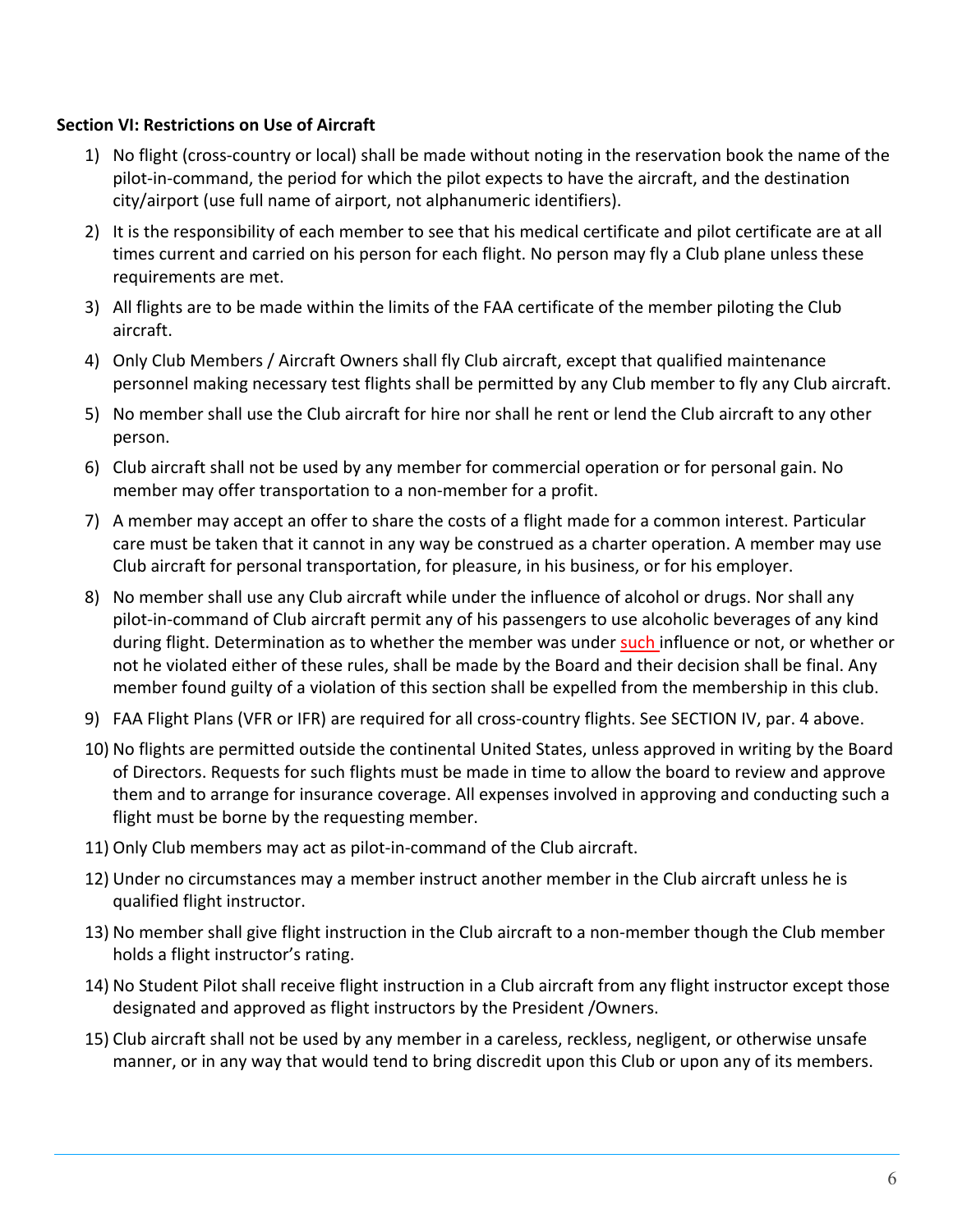#### **Section VII: Flight Minimums**

- 1) Each member is urged to fly at least twelve (12) hours per year to maintain a minimum level of proficiency.
- 2) On cross-country flights a member shall be charged a minimum of two (2) hours per day for each 24hr period the aircraft is in the member's possession. For instance: If a member keeps the aircraft for 72 hours, he is expected to put six (6) hours of flying time on the aircraft. 3) Flights of less than threetenths of an hour are discouraged because of excessive wear and tear on engine, electrical system, tires, and brakes.

## **Section VIII: Flying Skills**

- 1) Each member joining the Badlands Flying Club shall be instructed and checked out thoroughly prior to flying each make and model of the Club aircraft. This can be accomplished by evaluation by a Clubdesignated CFI through interview, logbook review, and actual flight.
- 2) Student pilots must be rechecked by a club instructor every ninety (90) days before flying solo. Depending on the proficiency of the student pilot, this period may be reduced at the discretion of the Operations Officer or the student's designated flight instructor. Lapses in flight activity of more than 30 days require a logbook endorsement by a flight instructor.

## **Section IX: Check-Out Requirements**

- 1) Complete the Badlands Flying Club aircraft transition, which involves an open book written worksheet using the aircraft POH, and complete a check-out flight with a club designated check pilot.
- 2) The designated club check pilot can streamline and or exempt sections of the flight demonstration based on the judgment of the check pilot and the demonstrated skill of the pilot taking the check flight.

## **Section X: Cross-Country Flights Rules**

- 1) Oil and gas levels must be checked at each stop. This also applies to local flights. Use correct oil and fuel grades as given in the aircraft Owner's Manual (or POH) or approved Flight Manual. Do not use auto fuels.
- 2) In the event of a maintenance discrepancy while away from home base, repair or have repaired all items affecting safety of flight. Contact the Aircraft Maintenance Officer (or, if not available, some other President / Club Owners) before arranging for any repairs over one hundred (\$100.00) dollars. For amounts less than this, the member may do so in his own name, and after presentation of a properly receipted bill for such sales and/or services, and after the bill has been approved by the President/Owners, said member shall be given credit.
- 3) Secure inside storage whenever possible to preclude storm damage. If aircraft must be stored outside, be sure it is tied down securely and controls are locked. The safety of the aircraft is your sole responsibility while the aircraft is in your possession.
- 4) Lock the aircraft when unattended and not in the hangar.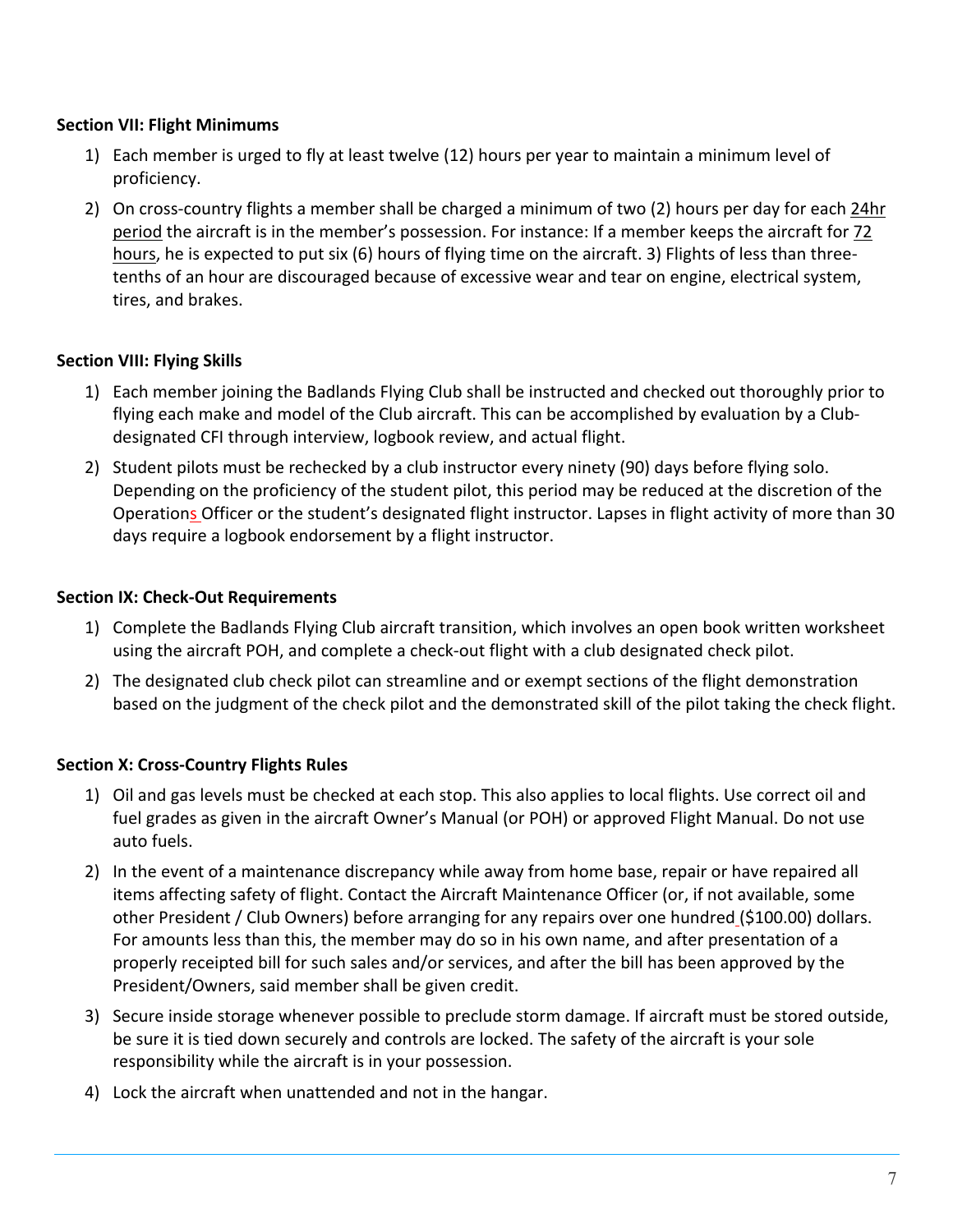- 5) Storage, tie-down fees, and landing fees, incurred by a member away from the Club's home airport shall be absorbed by the member.
- 6) Whenever an aircraft is left standing during windy conditions (blowing dust, sand, snow, etc.), it is the full responsibility of the member to clean or have cleaned the AIR INTAKE SCREEN to the carburetor and overall engine, before starting the engine.
- 7) Any member who flies in or out of a dirt, gravel, rock surface, sod, or grass airport will be held fully responsible for all damage to the aircraft, such as propeller damage, paint nicks, dents to metal surfaces, etc. This is also applies to taxiing, starting engine, run-up, etc., when a taxiway or tie-down area is not paved. Use the tow bar in the aircraft when necessary to avoid propeller strike on the uneven terrain.
- 8) Keep aircraft exterior and interior clean. The next member to use the aircraft will appreciate it. Remember; ALWAYS leave the plane "ready to fly for the next person".
- 9) Upon return, refuel and clean the aircraft per Section 3, item 3.

#### **Section XI: Enforcement**

- 1) The above regulations and rules shall be policed by the entire membership. All complaints and any suggestions shall be filed with the President and he shall call a meeting of the Board, at which meeting appropriate action will be taken.
- 2) Any violation of the FAA Regulations or the Flying Regulations of the Club shall constitute cause for immediate grounding, and any member so grounded shall remain grounded until further action is taken by the Board of Directors.

#### **Section XII: Changes and Amendments**

- 1) Changes in, or amendments to these Flying Regulations may be affected only by the President / Club Owners.
- 2) Any changes or amendments to these Flying Regulations shall be mailed to each Active Member of the Club. Inactive or Suspended members will be issued such changes or amendments upon their return to Active Status.
- 3) These operating rules and regulations are designed to aid in the systematic and equitable utilization of Club aircraft. They are also designed to help each member have many enjoyable and safe hours of flying.
- 4) These operating rules are formulated by the club's Board of Directors as provided in the By-laws and will remain in effect until revised rules are published.
- 5) MEMBERS ARE RESPONSIBLE TO BE FAMILIAR WITH CURRENT FEDERAL, STATE, LOCAL, AND CLUB FLYING REGUALTIONS!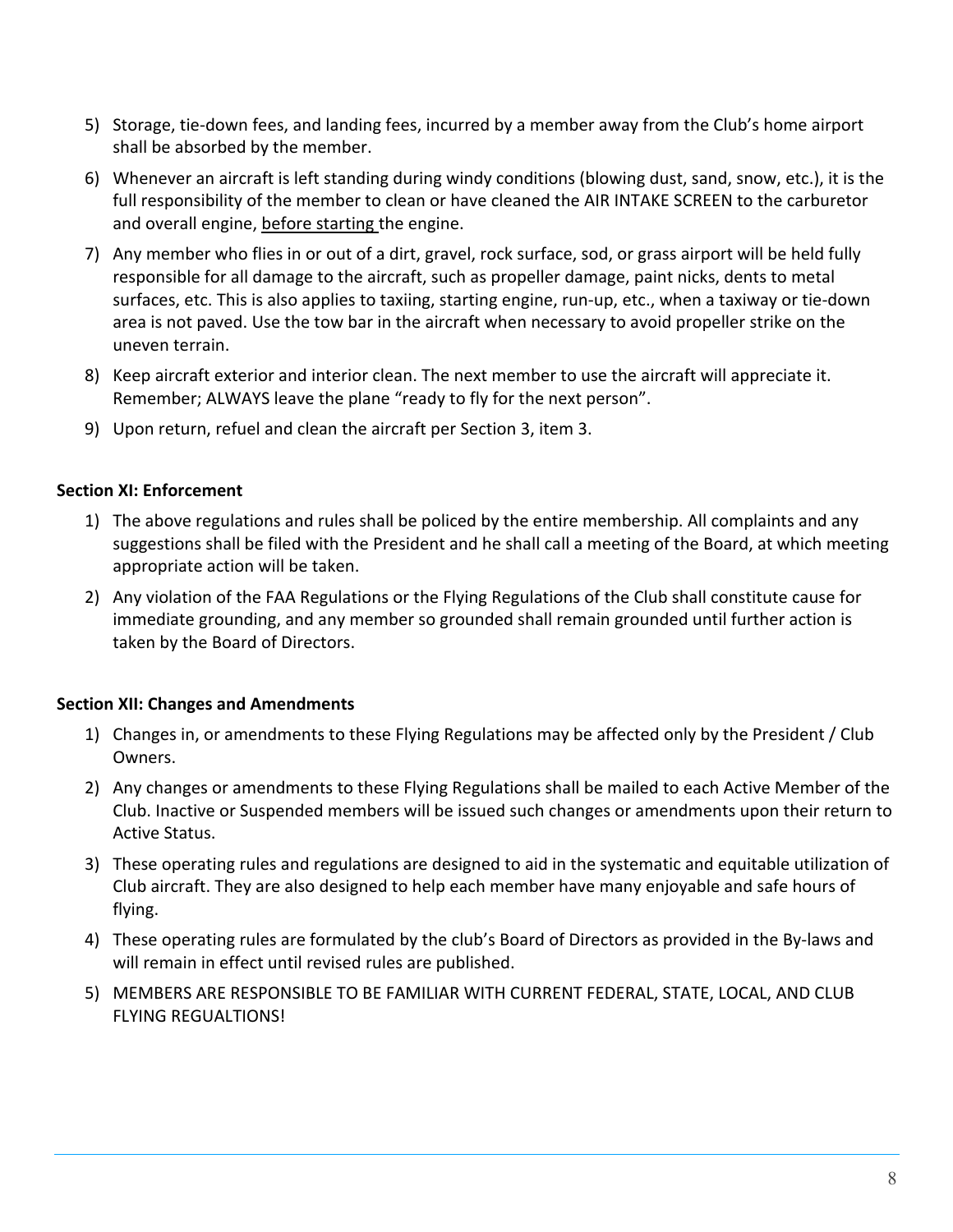#### **The 12 Golden Rules of Aviation**

- 1. Rule one has to do with us, the pilot-in-command. When was the last time you flew with an instructor? Was it two years ago during your last flight review? Think about getting a good evaluation by a qualified instructor, not just any instructor, but one that is familiar with your airplane type. Practice some maneuvers you haven't looked at in a while, such maneuvers as stalls, steep turns, and slow flight. Make a concentrated effort in practicing crosswind and short-field landings. Review emergency procedures and especially a simulated forced landing. Remember the rumors about our airplanes: they glide like bricks, right!
- 2. Rule number two has to do with our airplane. When was the last time it flew? We would want to do a real thorough preflight inspection looking for problem areas. If the temperature is right, wash the airplane. It forces you to look real closely over the entire airplane. You would be surprised what you could find missing or bent.
- 3. The third rule requires us to be vigilant. Always, whether taxiing or flying, do a double look checking for existing or potential hazards.
- 4. Rule four tells us never to operate an airplane with a known malfunction. If a malfunction occurs in flight, land as soon as practical and get it repaired. Remember the old axiom "it is better to wish I was up there flying than to be up there wishing I was on the ground".
- 5. The fifth rule states that we should get a thorough preflight weather briefing before we go fly. Establish your own weather minimums. Remember the regulations are written to a "minimum" level of safety. What may be legal VFR may not necessarily be safe for our level of experience or proficiency.
- 6. Rule six states "airspeed" is life. Never abruptly change the attitude of an airplane nor allow it's airspeed to drop below at least 160 percent of the stall speed when maneuvering below 1000 feet above the ground. On final approach, we should maintain our airspeed at least 130 percent of stall until over the threshold and ready to touch down.
- 7. Rule seven has to do with navigation planning. Make sure you know the minimum safe altitude along your route of flight. Always try to plan a route so that you would have a chance of walking out of a forced landing area if you go down. Have current charts for the route you are flying. The earth might not change much but airspace and frequencies do.
- 8. Rule eight states; be sure the runway length is equal to airplane manufacturer's published takeoff or landing distance. A safety margin of plus 80 percent of the published distance should be used for hard surface, double the manual distance if sod, and triple the manual distance if wet grass.